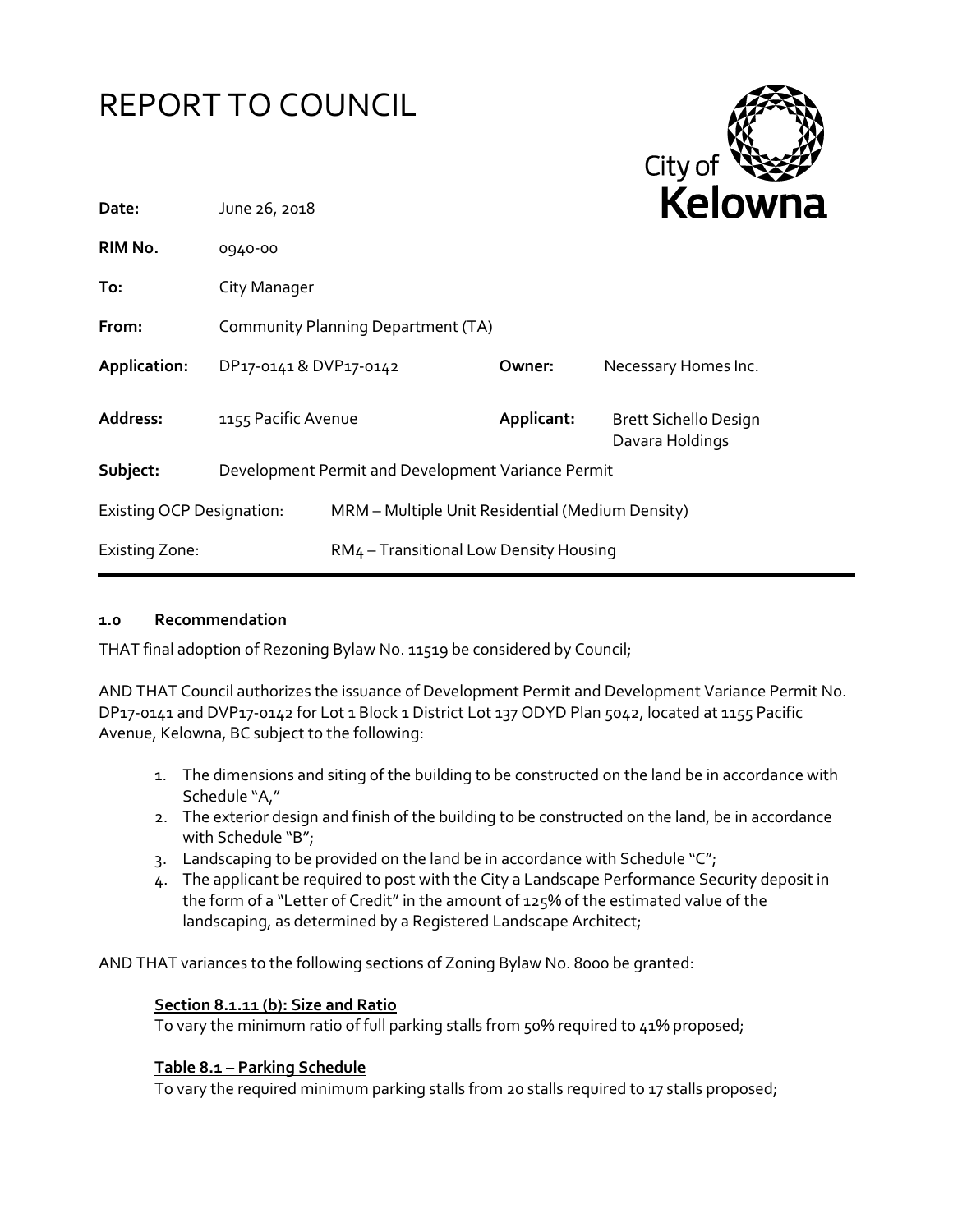**Section 13.10.6 (c): RM4 – Transitional Low Density Housing Development Regulations** To vary the maximum height from 13.0m or 3 storeys to 12.0m or 3  $\frac{1}{2}$  storeys;

**Section 13.10.6 (d): RM4 – Transitional Low Density Housing Development Regulations** To vary the required minimum front yard from 6.0m required to 3.66m proposed;

**Section 13.10.6 (e): RM4 – Transitional Low Density Housing Development Regulations** To vary the required flanking street side yard from 4.5m required to 3.0m proposed;

**Section 13.10.6 (e): RM4 – Transitional Low Density Housing Development Regulations** To vary the required minimum side yard for an accessory building from 2.3m required to 1.2m proposed;

**Section 13.10.6 (f): RM4 – Transitional Low Density Housing Development Regulations** To vary the required minimum rear yard from 9.0m (above three storeys) required to 2.8m proposed.

AND THAT the applicant be required to complete the above noted conditions of Council's approval of the Development Permit and Development Variance Permit Application in order for the permits to be issued;

AND FURTHER THAT this Development Permit and Development Variance Permit is valid for two (2) years from the date of Council approval, with no opportunity to extend.

# **2.0 Purpose**

To consider the form and character of a multi-family rental apartment building with variances to height, setbacks, parking, and parking stall ratio.

#### **3.0 Community Planning**

#### Form and Character

Community Planning supports the Development Permit and associated variances for the proposed multifamily rental housing development as it is in general accordance with the Official Community Plan (OCP) Revitalization Design Guidelines (Chapter 14.B), it aligns with the OCP Objective to Develop Sustainably (Objective 5.2), and the requested variances have been mitigated and rationalized through appropriate measures and should have minimal impact on the neighbourhood.

The Revitalization Design Guidelines (Section 5.1 of this Report) place emphasis on providing a sensitive architectural design that is transitional from nearby lower density neighbourhoods. This project achieves this objective by limiting the height to  $3\frac{1}{2}$  storeys, and providing a neutral colour palette with printed wood accents. The top level is set back additionally from the street to provide a defined "top" to the building. Large balconies are included for each unit contributing to public and private interaction and providing "eyes on the street". Glass patio doors are used to allow active interior spaces to be visible.

The form is predominantly dictated by function as the applicants strive to construct under Passive House guidelines that are popular in other municipalities. These lend themselves well to the City's Sustainability Checklist (Attachment "A"), a voluntary program created in 2007 with a mission statement that includes "creating neighbourhoods which are lively and attractive; providing expanded housing choices; and concentrating growth within existing urban areas thereby protecting open space and natural areas."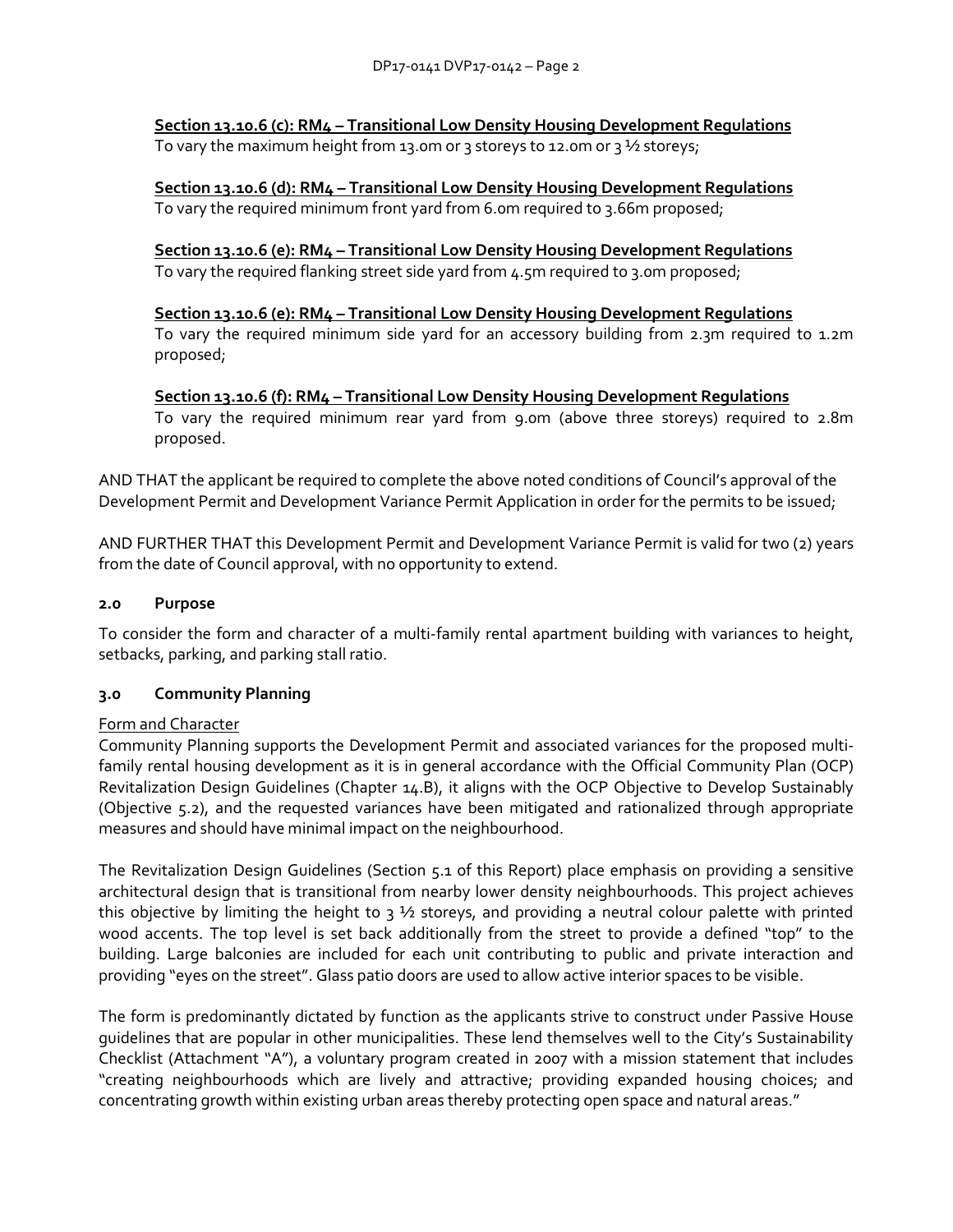By limiting the height to  $3\frac{1}{2}$  storeys, the applicants are able to eliminate any requirement for an elevator. This reduces accessibility to the 14 rental units, but encourages active residents who are able to climb stairs and may embrace active transportation as alternatives to car ownership. In addition, it allows for maximization of habitable floor space for each of the bachelor, one, and two-bedroom units.



*Figure 1: Conceptual rendering of proposed development*

# Variances

The proposed development requires variances to height, setbacks, a reduction in parking stalls, and parking stall ratio. The subject property is located within the Mill Creek Floodplain and therefore has a minimum elevation for any parkades or basements. Therefore, the parkade is raised by a ½ storey in order to achieve parking that is beneath the building and screened from view while maintaining the minimum elevation for floodplain protection. In pre-application meetings with the applicant, Staff directed the applicant that the variance in height from 3 storeys (required) to 3 ½ storeys (proposed) to accommodate hidden parking was preferable to a surface parking area. The exposed concrete of the half storey below grade parking will be screened with colourful perennial landscaping. The absolute height of the proposed development is 12.0m, which meets the zoning bylaw maximum height of 13.0m. In addition, two nearby developments have applied for rezoning to RM5 which allows for 4 storey maximum height, so the increase in height to 3  $\frac{1}{2}$ storeys on this property is compatible with adjacent properties.

The following setback variances are requested on the principal building:

- to vary the minimum front yard (Pasnak St) setback from 6.0m (required) to 3.66m to balconies (proposed);
- to vary the minimum flanking street (Pacific Ave) setback from 4.5m (required) to 3.0m (proposed);
- to vary the minimum rear yard (west) setback from 9.0m (required) to 2.8m (proposed).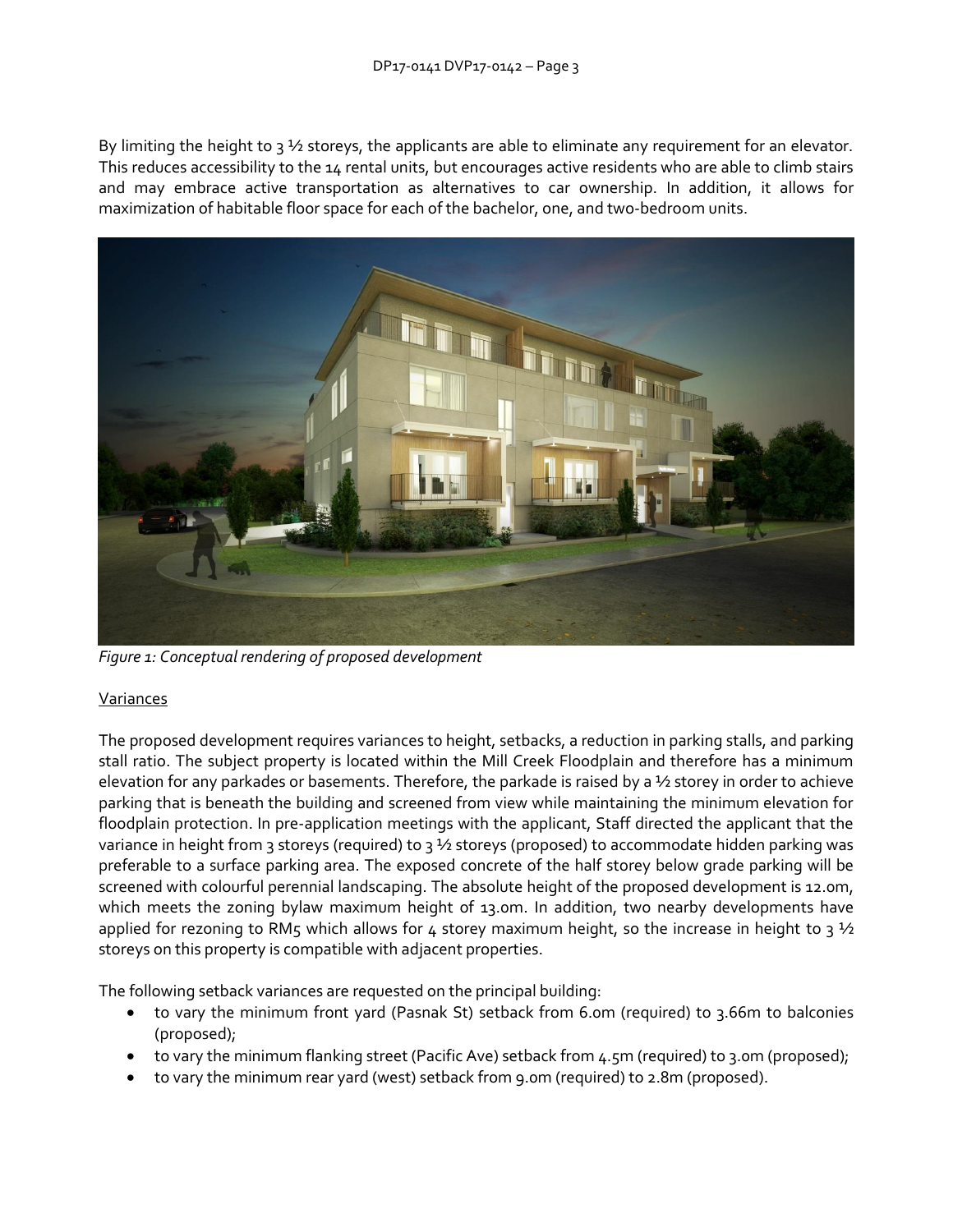On a corner lot, the Zoning Bylaw defines the front lot line as the narrower of the two frontages. In this case, Pasnak St is defined as the front lot line with the flanking lot line along Pacific Ave. In order to provide an attractive façade along Pacific Ave, which is the higher classification of the two streets, the project has been oriented with the front toward Pacific Ave rather than Pasnak St. This triggers several setback variances to the front, flanking, rear, and side lot lines. Some of these variances would be eliminated if the building had been designed with the front facing Pasnak St, which may create a less appealing streetscape along Pacific Ave. With the building sited as it is, the streetscape along Pacific Ave is improved, and the setback variance on this street allows the large balconies to be closer to the street creating an activated public and private interaction.

One additional setback variance is requested to vary the minimum side yard (south) setback for a single storey accessory building that will be used for storage from 2.3m required to 1.2m proposed. Due to the single storey nature of the accessory building, this variance will have minimal impact on the adjacent property that features a single family dwelling. This area is currently undergoing revitalization with two other large scale multi-family residential rezoning applications in stream. Both of those projects have also requested setback variances and therefore support of these variances is align with the future envisioned character of the revitalization area.



**Very Walkable** Most errands can be accomplished on foot.



A few nearby public transportation options.

Parking variances are requested to vary the minimum number of parking stalls from 20 stalls required to 17 stalls proposed; and to vary the minimum ratio of full sized parking stalls from 50% required to 41% proposed. This results in the provision of 7 full stalls instead of 9 full stalls. The applicant has mitigated this variance by providing the remaining 11 stalls as medium stalls rather than offering any compact stalls. The subject property is located in the Landmark-Capri Urban Centre which is currently identified as an area prioritized for growth and revitalization. It is in close proximity to a wide range of amenities, employment, and transportation options. It earns a Walk Score of 73, meaning it is very walkable. In addition, residents of the building will

not have access to an elevator, meaning more active residents may be attracted to the building who would be more frequent users of active transportation such as cycling or walking rather than car ownership. The provided number of stalls still accounts for more than 1 stall per unit similar to the C4 zoning that is common in Urban Centres. With the above rationale, the reduction in parking stalls and the variance to full sized parking stall ratio is considered acceptable and supportable.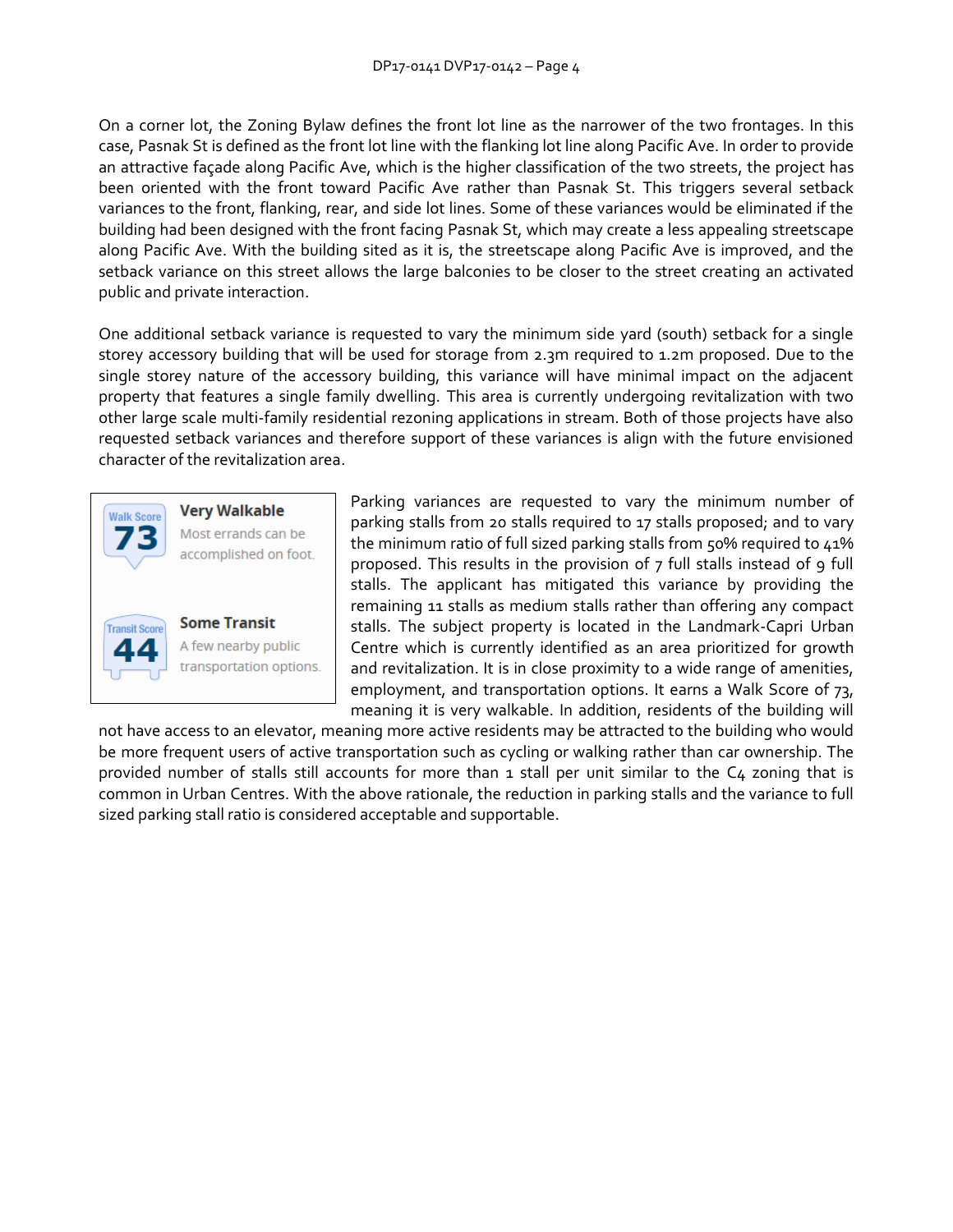# **4.0 Proposal**

# 4.1 Project Description

The proposed development is for a 14-unit rental building composed of bachelor, one, and two bedroom units. It is 3  $\frac{1}{2}$  storeys tall, or 12.0m in absolute height. Underground parking is located in a parkade that is ½ storey above grade, and each unit has direct access to a balcony that exceeds private outdoor space requirements. The development requires variances to height; setbacks on the north, east, south, and west property lines; a parking reduction from 20 stalls required to 17 stalls proposed, and a variance to the ratio of full sized parking stalls. Full zoning analysis and variances are available in Section 4.3 – Zoning Analysis Table included in this report.

# 4.2 Site Context

The subject property is located in the Capri-Landmark Urban Centre on the corner of Pacific Ave and Pasnak St. The nearest transit stop is 300m away, and the Ethel Street Active Transportation Corridor is located 1000m to the west. The area is well serviced in terms of employment, access to parks, transit, commercial opportunities, grocery store, and transportation corridors. This area has been designated in the OCP for Medium Density development, with Mixed Use Residential / Commercial to the north, and there are currently two other multi-family developments being tracked in the area.

| Orientation | Zoning                     | <b>Land Use</b>                         |  |
|-------------|----------------------------|-----------------------------------------|--|
| North       | RU6 - Two Dwelling Housing | <b>Single Family Dwelling</b>           |  |
|             | RU6 - Two Dwelling Housing | <b>Active Development Application</b>   |  |
| East        |                            | (Rezone from RU6 to RM5 for ~110 units) |  |
| South       | RU6 - Two Dwelling Housing | <b>Single Family Dwelling</b>           |  |
|             |                            | <b>Active Development Application</b>   |  |
| West        | RU6 - Two Dwelling Housing | (Rezone from RU6 to RM5 for ~30 units)  |  |

Specifically, adjacent land uses are as follows:

# **Subject Property Map:** 1155 Pacific Ave

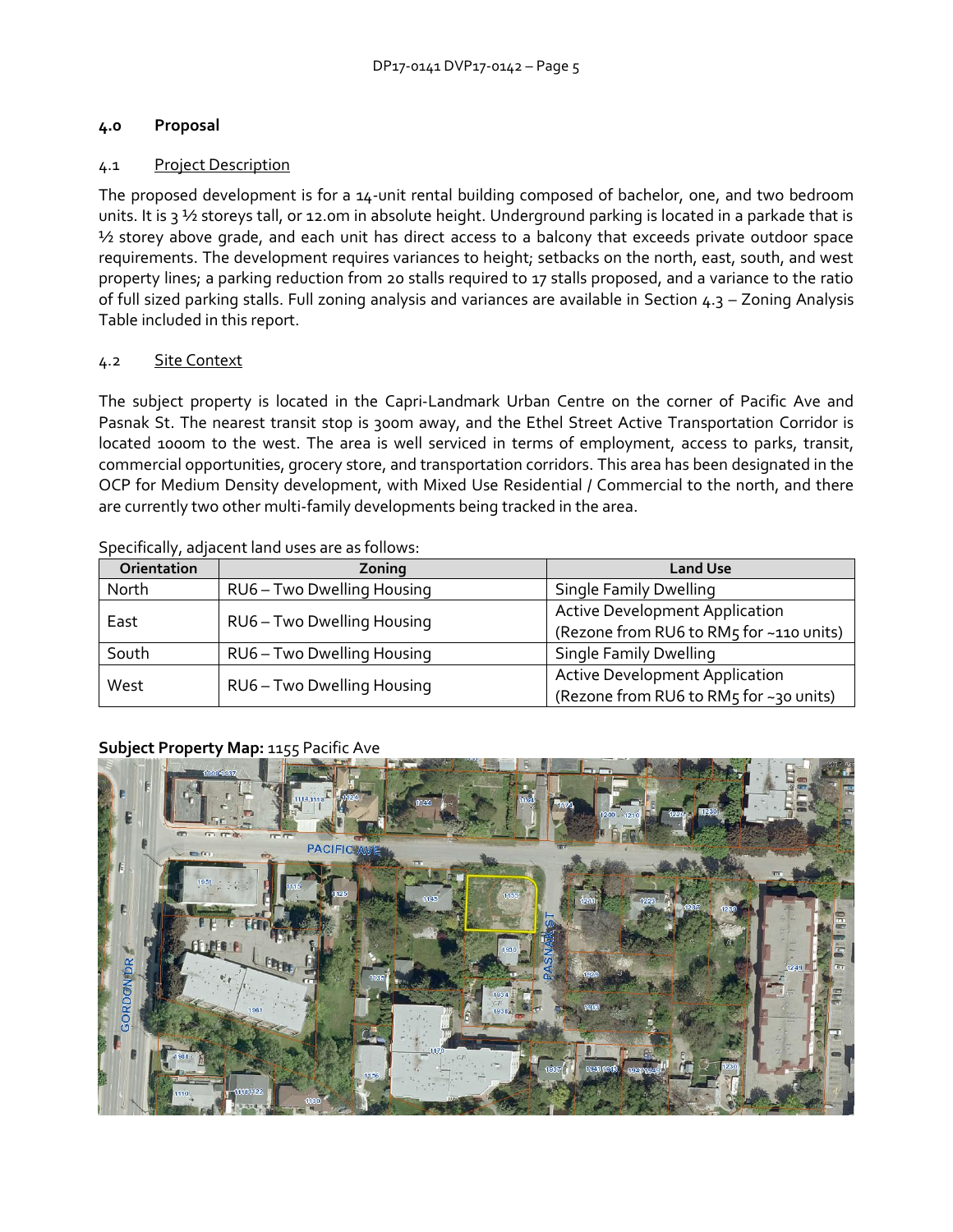#### 4.3 **Zoning Analysis Table**

| <b>Site Details:</b>                                      | <b>Zone Requirement</b>                                          | Proposal                                             |  |
|-----------------------------------------------------------|------------------------------------------------------------------|------------------------------------------------------|--|
| Site Area (m <sup>2</sup> )                               | 900m <sup>2</sup>                                                | 915.5 <sup>m²</sup>                                  |  |
| Site Width (m)                                            | 30.0m                                                            | 28.0 <sub>m</sub>                                    |  |
| Site Depth (m)                                            | 30.0m                                                            | 32.5m                                                |  |
| Site Coverage of Building(s) (%)                          | 50%                                                              | 49%                                                  |  |
| Site Coverage of buildings,<br>driveways, and parking (%) | 60%                                                              | 51.5%                                                |  |
| <b>Development Regulations:</b>                           | <b>Zone Requirement</b>                                          | Proposal                                             |  |
| Total Number & Types of units                             | <b>Transitional Low Density</b><br>Housing                       | <b>Apartment Housing</b>                             |  |
| Floor Area (gross/net)                                    |                                                                  | 1549.7m2 gross / 886.9 m2<br>net                     |  |
| Floor Area Ratio (FAR)                                    | 1.12                                                             | .96                                                  |  |
| <b>Building Height (stories/meters)</b>                   | 13.0m or 3 storeys                                               | 12.0m or 3 1/2 storeys <sup>0</sup>                  |  |
| <b>Principal Building Setbacks (m):</b>                   |                                                                  |                                                      |  |
| Front - Pasnak St                                         | 6.om                                                             | $3.66m$ <sup>2</sup>                                 |  |
| Flanking Street - Pacific Ave                             | 4.5m                                                             | 3.0m (to balcony) <sup>®</sup>                       |  |
| Side-South                                                | 4.5m                                                             | 6.om (to balcony)                                    |  |
| Rear - West                                               | 9.0 <sub>m</sub>                                                 | $2.8m$ <sup>O</sup>                                  |  |
| <b>Accessory Building Setbacks (m):</b>                   |                                                                  |                                                      |  |
| Front - Pasnak St                                         | 4.5 <sub>m</sub>                                                 | 18.1m                                                |  |
| Flanking Street - Pacific St                              | n/a                                                              | n/a                                                  |  |
| Side-South                                                | 2.3 <sub>m</sub>                                                 | $1.2m$ $\Theta$                                      |  |
| Rear - West                                               | 1.5 <sub>m</sub>                                                 | 2.3 <sub>m</sub>                                     |  |
| Number of Parking Stalls                                  | 20 stalls                                                        | 17 stalls $\bullet$                                  |  |
| Ratio of Parking Stalls:                                  | Compact: 10% maximum<br>Medium: 40% maximum<br>Full: 50% maximum | Compact: 0%<br>Medium: 59%<br>Full: 41% <sup>0</sup> |  |
| Number of Bicycle Parking Spaces                          | Class I: 7<br>Class II: 2                                        | Class I: 7<br>Class II: 2                            |  |
| Private Open Space Area                                   | 232 m2                                                           | 511.12                                               |  |

Indicates a requested variance to vary the maximum height from 3 storeys (required) to 3 ½ storeys (proposed).

Indicates a requested variance to vary the minimum front yard setback from 6.0m (required) to 3.66m (proposed).

Indicates a requested variance to vary the minimum flanking street setback from 4.5m (required) to 3.0m (proposed).

Indicates a requested variance to vary the minimum rear yard setback from 9.0m (required) to 2.8m (proposed).

 Indicates a requested variance to vary the minimum side yard setback for an accessory building from 2.3m required to 1.2m proposed.

 Indicates a requested variance to vary the minimum number of parking stalls from 20 (required) to 17 (proposed). Indicates a requested variance to vary the minimum ratio of full sized parking stalls from 50% (required) to 41%

(proposed).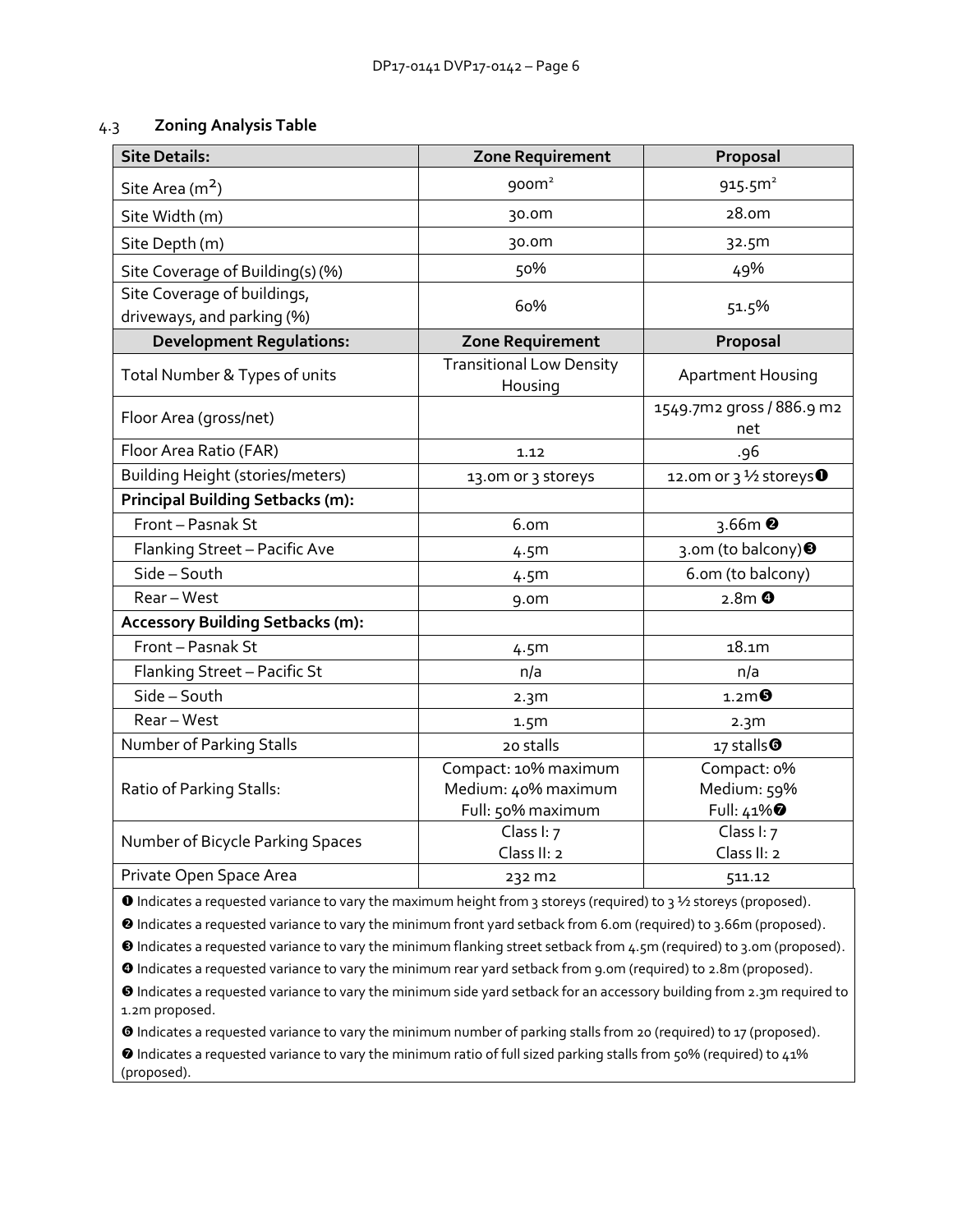#### **5.0 Current Development Policies**

5.1 Kelowna Official Community Plan (OCP)

#### **Development Process**

**Compact Urban Form.**<sup>1</sup> Develop a compact urban form that maximizes the use of existing infrastructure and contributes to energy efficient settlement patterns. This will be done by increasing densities (approximately 75 - 100 people and/or jobs located within a 400 metre walking distance of transit stops is required to support the level of transit service) through development, conversion, and re-development within Urban Centres (see Map 5.3) in particular and existing areas as per the provisions of the Generalized Future Land Use Map 4.1.

Sensitive Infill.<sup>2</sup> Encourage new development or redevelopment in existing residential areas to be sensitive to or reflect the character of the neighbourhood with respect to building design, height and siting.

**Housing Mix. <sup>3</sup>** Support a greater mix of housing unit size, form, and tenure in new multi-unit residential and mixed use developments.

**Complete Communities.<sup>4</sup>** Support the development of complete communities with a minimum intensity of approximately 35 – 40 people and/or jobs per hectare to support basic transit service - a bus every 30 minutes.

#### **Chapter 14.B: Revitalization Development Permit Area Guidelines**

Consideration has been given to the following guidelines as identified in Section 14.B. of the City of Kelowna Official Community Plan relating to Revitalization Development Permit Areas:

| REVITALIZATION DEVELOPMENT PERMIT AREA                                                                          | <b>YES</b>   | ΝO | N/A |
|-----------------------------------------------------------------------------------------------------------------|--------------|----|-----|
| Relationship to the Neighbourhood and Street                                                                    |              |    |     |
| Does the proposal maintain the established or envisioned architectural character of<br>the neighbourhood?       | ✔            |    |     |
| Do developments adjacent to non-revitalization areas create an appropriate<br>transition?                       |              |    |     |
| Are spaces for pedestrian friendly amenities, such as street furniture, included on<br>site?                    |              |    |     |
| Is the ratio of streetwall height to street width less than 0.75:1?                                             | $\checkmark$ |    |     |
| Does the building frontage occupy the entire length of the street, without drive<br>aisles or other dead zones? |              |    |     |
| <b>Building Design</b>                                                                                          |              |    |     |
| Are architectural elements aligned from one building to the next?                                               |              |    |     |
| Are the effects of shadowing on public areas mitigated?                                                         |              |    |     |
|                                                                                                                 |              |    |     |

<sup>&</sup>lt;sup>1</sup> City of Kelowna Official Community Plan, Policy 5.2.3 (Development Process Chapter).

<sup>&</sup>lt;sup>2</sup> City of Kelowna Official Community Plan, Policy 5.22.6 (Development Process Chapter).

<sup>&</sup>lt;sup>3</sup> City of Kelowna Official Community Plan, Policy 5.22.11 (Development Process Chapter).

<sup>4</sup> City of Kelowna Official Community Plan, Policy 5.2.4 (Development Process Chapter).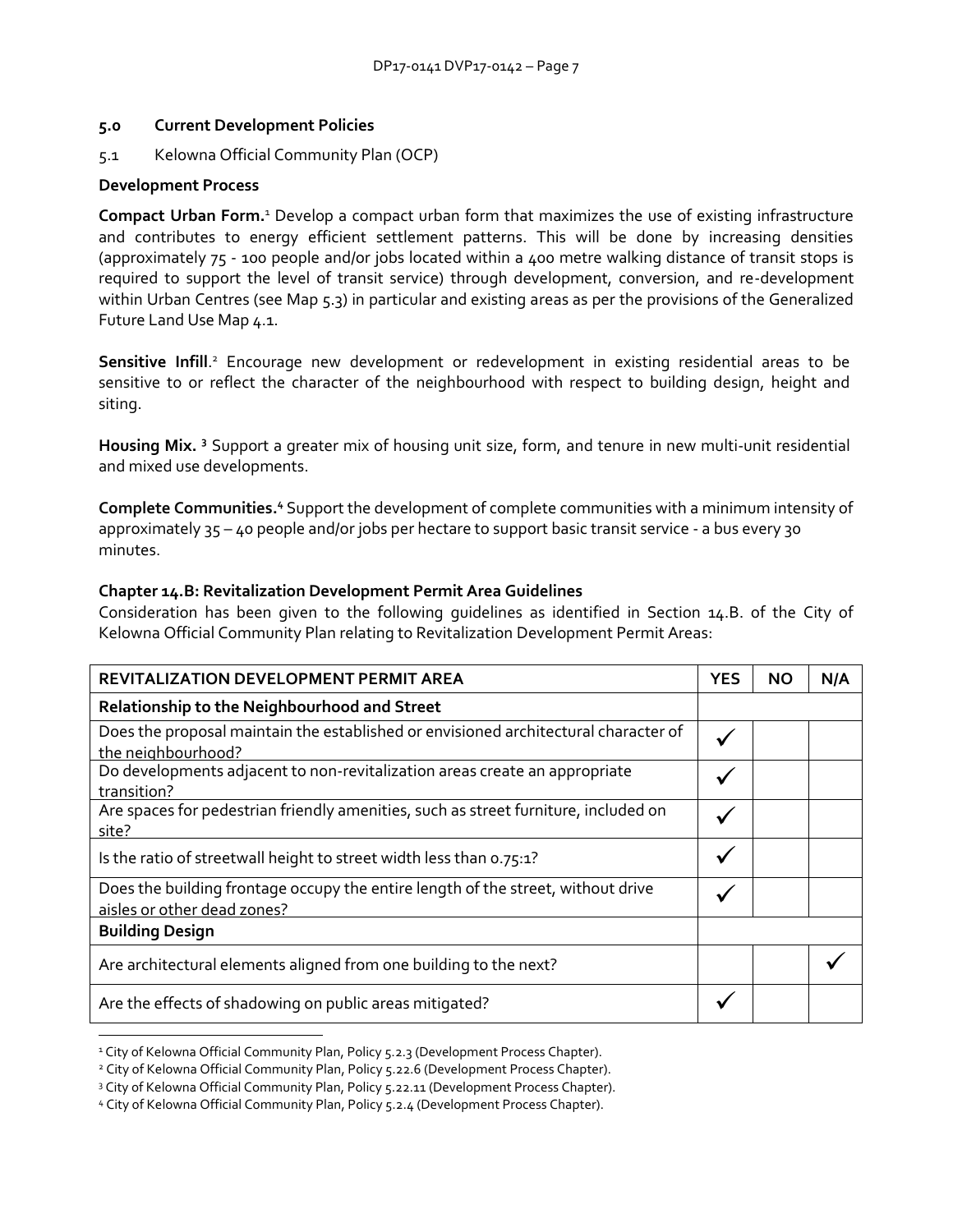| REVITALIZATION DEVELOPMENT PERMIT AREA                                                                                                                             |   |  | N/A |
|--------------------------------------------------------------------------------------------------------------------------------------------------------------------|---|--|-----|
| Are doors or windows incorporated into at least 75% of street frontage?                                                                                            |   |  |     |
| Do proposed buildings have an identifiable base, middle and top?                                                                                                   |   |  |     |
| Are windows, entrances, balconies and other building elements oriented towards                                                                                     |   |  |     |
| surrounding points of interest and activity?<br>Are architectural elements such as atriums, grand entries and large ground-level                                   |   |  |     |
| windows used to reveal active interior spaces?                                                                                                                     |   |  |     |
| Are buildings designed with individual entrances leading to streets and pathways                                                                                   |   |  |     |
| rather than with mall style entrances and internal connections?<br>For multiple unit residential projects, is ground level access for first storey units           |   |  |     |
| provided?                                                                                                                                                          |   |  |     |
| Are buildings finished with materials that are natural, local, durable and appropriate<br>to the character of the development?                                     | ✓ |  |     |
| Are prohibited materials such as vinyl siding, reflective or non-vision glass, plastic,<br>unpainted or unstained wood, and concrete block not used in the design? |   |  |     |
| Are stucco and stucco-like finishes omitted as a principal exterior wall material?                                                                                 |   |  |     |
| Are vents, mechanical rooms/equipment and elevator penthouses integrated with<br>the roof or screened with finishes compatible with the building's design?         |   |  |     |
| <b>View Corridors</b>                                                                                                                                              |   |  |     |
| Are existing views preserved and enhanced?                                                                                                                         | ✓ |  |     |
| <b>Vehicular Access and Parking</b>                                                                                                                                |   |  |     |
| Are at-grade and above-grade parking levels concealed with façade or landscaping<br>treatments?                                                                    |   |  |     |
| Are garage doors integrated into the overall building design?                                                                                                      |   |  |     |
| Are pedestrian entrances more prominent features than garage doors and vehicle<br>entrances?                                                                       |   |  |     |
| Is surface parking located to the rear of the building or interior of the block?                                                                                   |   |  |     |
| Are truck loading zones and waste storage areas screened from public view?                                                                                         |   |  |     |
| Do parking lots have one shade tree per four parking stalls?                                                                                                       |   |  |     |
| Are pedestrian connections provided within and between parking lots?                                                                                               |   |  |     |
| Are driving, parking, pedestrian and cycling areas distinguished through changes in<br>colour or pattern of paving materials?                                      |   |  |     |
| <b>Signage</b>                                                                                                                                                     |   |  |     |
| Is signage design consistent with the appearance and scale of the building?                                                                                        |   |  |     |
| Are corporate logos on signs complimentary to the overall building character?                                                                                      |   |  |     |
| Is signage lighting minimized?                                                                                                                                     |   |  |     |
| <b>Public Art</b>                                                                                                                                                  |   |  |     |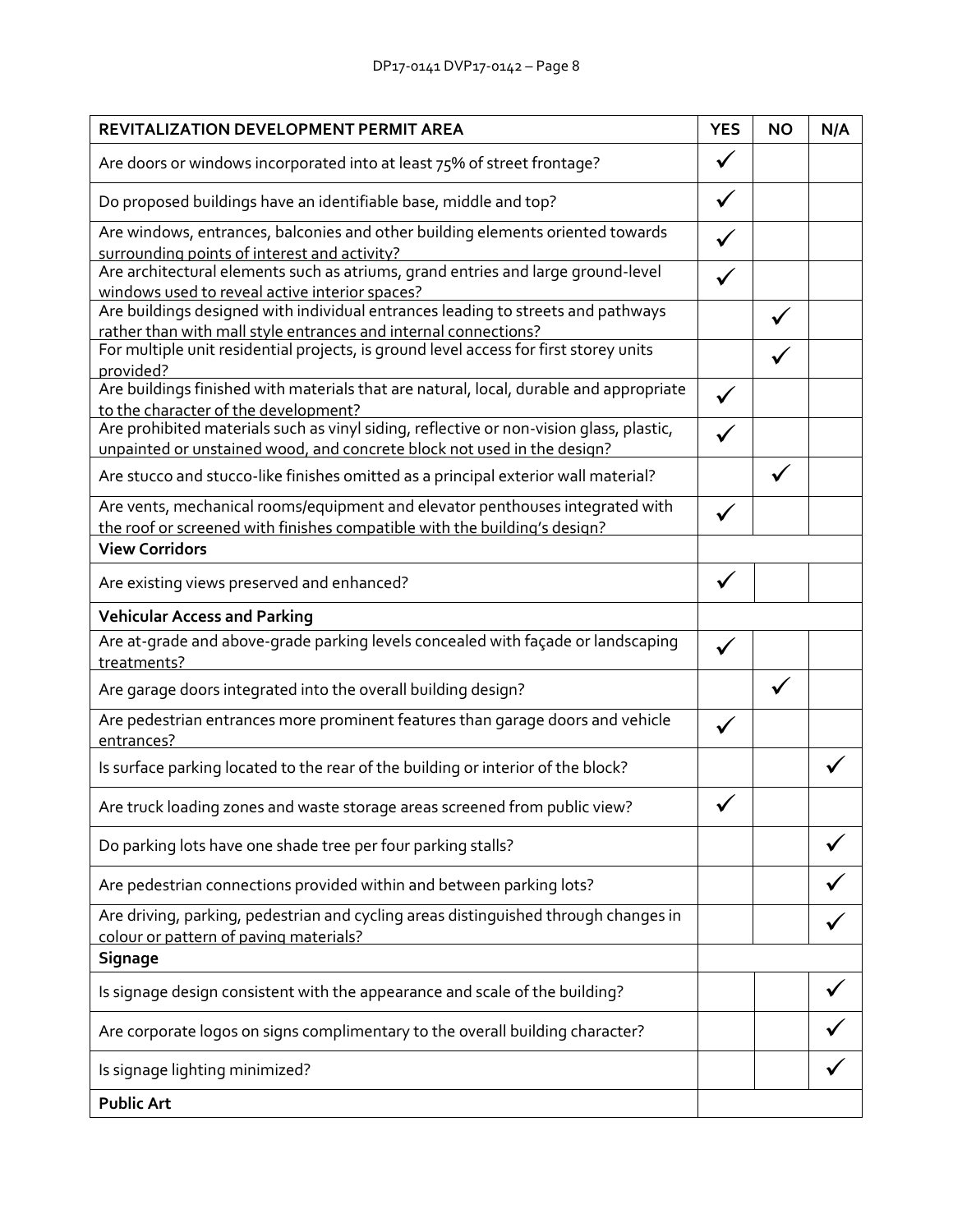# DP17-0141 DVP17-0142 – Page 9

| REVITALIZATION DEVELOPMENT PERMIT AREA                                                                                                    |  |  | N/A |
|-------------------------------------------------------------------------------------------------------------------------------------------|--|--|-----|
| Is public art incorporated into the project?                                                                                              |  |  |     |
| Tower Design (Building Greater than Six Stories)                                                                                          |  |  |     |
| Do towers enhance views to and through the skyline?                                                                                       |  |  |     |
| Are tower forms and the upper portions of buildings at once cohesive yet distinct<br>from the overall design?                             |  |  |     |
| Does the building design emphasize height rather than width?                                                                              |  |  |     |
| Does building design take into account micro-climates, shading and wind tunneling<br>effects?                                             |  |  |     |
| Are new developments integrated into the established urban pattern through<br>siting and building design?                                 |  |  |     |
| Are large flat expanses of roof enhanced with texture, colour or landscaping where<br>they are visible from above or adjacent properties? |  |  |     |
| Do elements such as gazebos, trellises, and pergolas provide visual interest and<br>enhance usability of rooftop spaces?                  |  |  |     |
| Are balconies recessed a minimum depth of 1 m within the adjoining building face?                                                         |  |  |     |
| Are podiums designed to provide an animated pedestrian environment?                                                                       |  |  |     |
| <b>Downtown Considerations</b>                                                                                                            |  |  |     |
| Does the proposal maintain and extend the traditional block pattern?                                                                      |  |  |     |
| Is the street façade articulated in a vertical rhythm that is consistent with the<br>traditional street pattern?                          |  |  |     |
| Are windows set back from the building face and do they include headers and sills?                                                        |  |  |     |
| Are windows at street level kept low for displays of retail goods and for high<br>visibility into interior spaces?                        |  |  |     |
| Is the height of upper floor windows at least 1.5 times their width?                                                                      |  |  |     |
| Are building materials and colours consistent with other prominent Downtown<br>buildings, preferably brick or cut stone?                  |  |  |     |
| Is signage appropriate to the neighborhood and not internally lit or neon?                                                                |  |  |     |